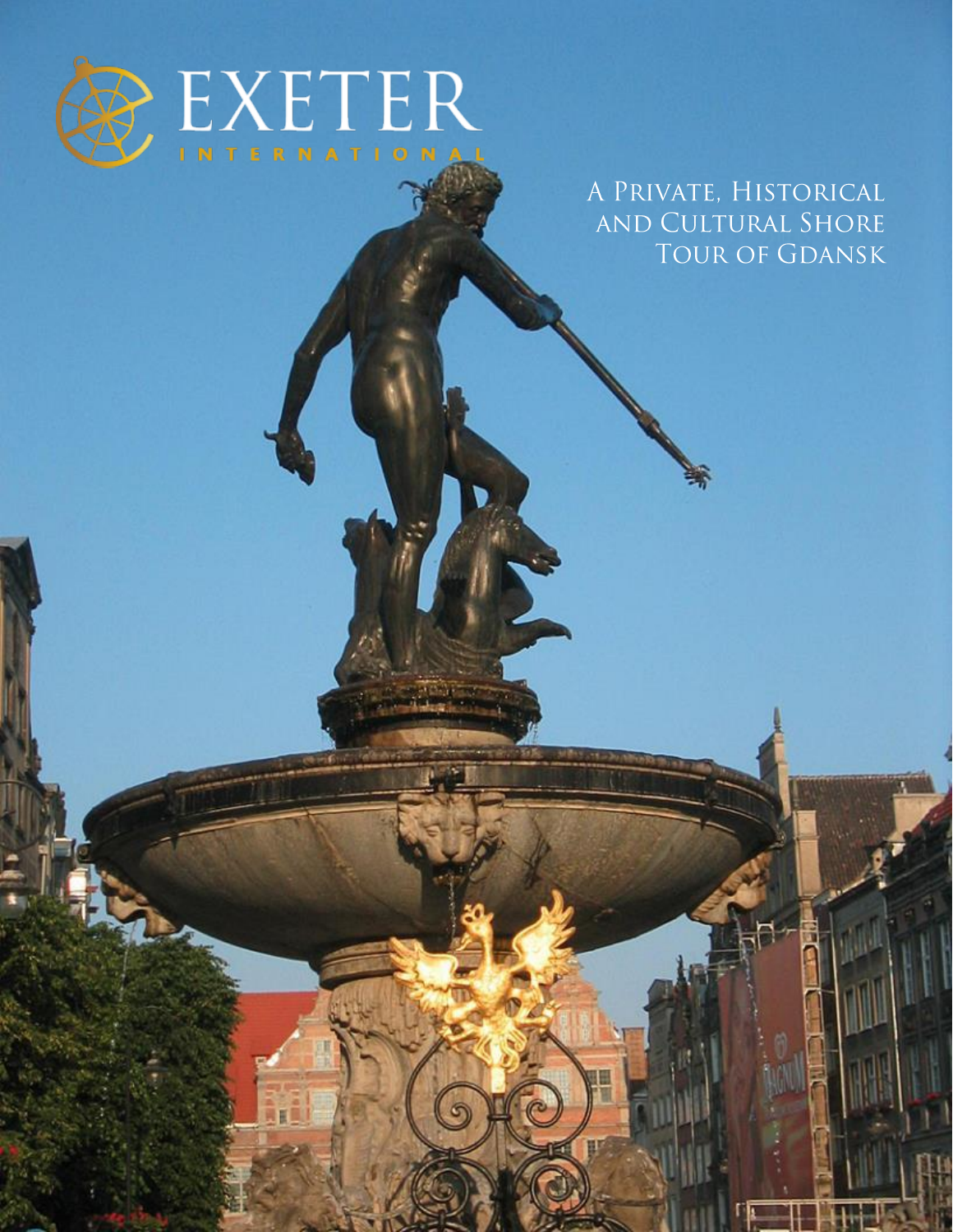

This is just a suggested daily touring schedule. Sightseeing may be changed to reflect your exact arrival and departure dates, as well as your specific interests.

Gdansk, or Danzig, as it was formerly called, is a city of charm and elegance, even though it is most known for its industrial shipyards and the popular movement by Lech Walesa that marked the end of Communism in Poland. While Gdansk was mostly German before WWII, the Poles expelled all remaining Germans at the end of the war and left the city to become truly Polish. Gdansk was an important city of the Hanseatic League for centuries.

The thousand-year history of Gdansk is very complicated. Gdansk was German before WWII, but the city has belonged to Poland for 700 years with some breaks. The most important time in history of Gdansk is from 1454 till 1793, so called Golden Age. At this time Gdansk was the biggest and richest Polish town (one of the biggest in Europe). It was also a melting pot of cultures and ethnical groups. Most of its citizens were German-speaking. The air of tolerance and the wealth built on trade made culture, science, and art flourish.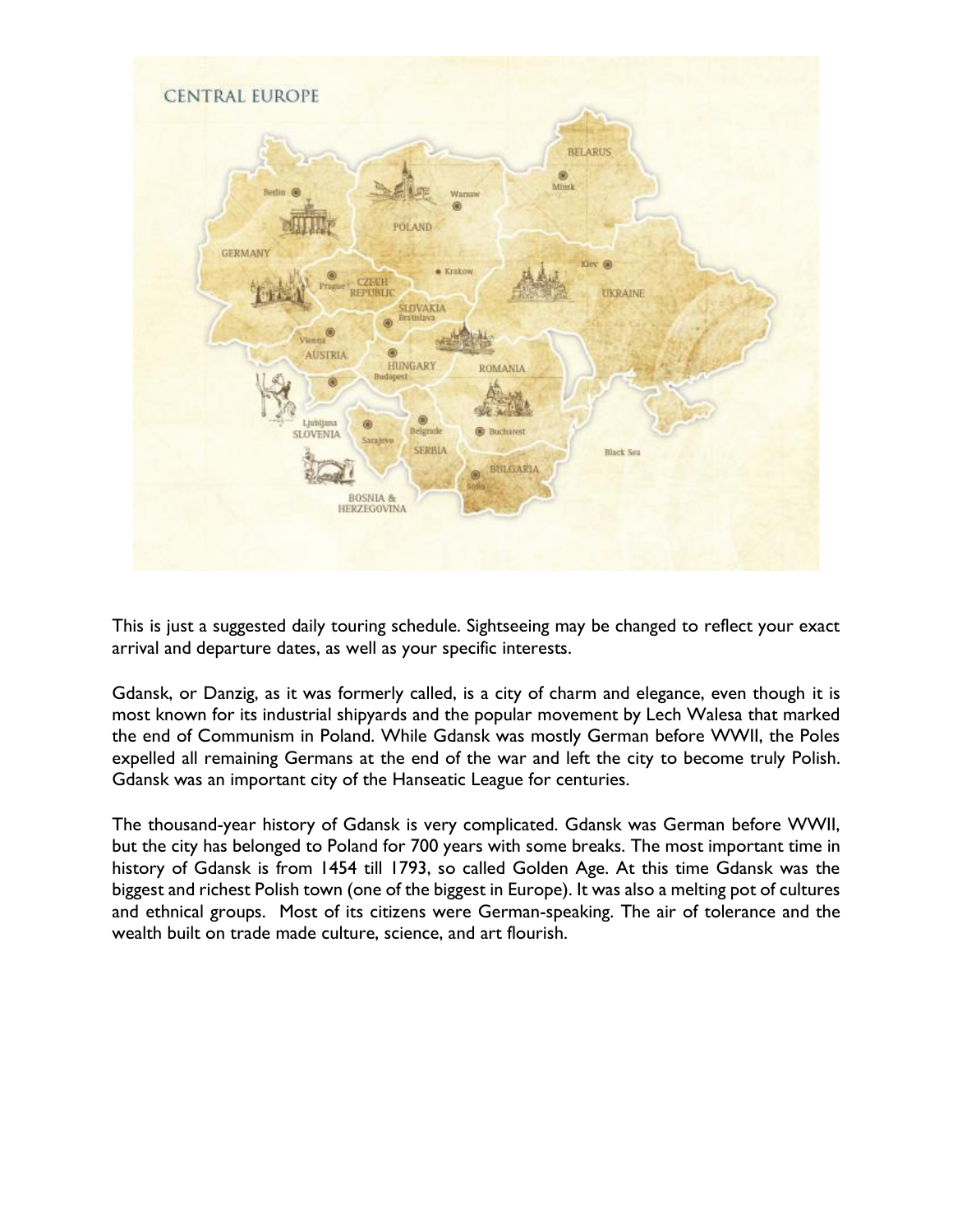## **WHY EXETER INTERNATIONAL?**

At Exeter International we have been creating memories and crafting our trademark extraordinary journeys to Central Europe, Russia, and Central Asia for 25 years. Our specialty is to distill the best of the best in iconic places that are on so many people's travel must-do list.

We are not a call center of nameless, faceless people. We do not try to be everything to everyone. We are a small team of specialists. We are all committed to providing the best travel experiences to our destinations. Each member of our team has travelled extensively throughout our destinations, giving them insider knowledge lacking in many other tour operators.

Our Extraordinary Experiences are different, unusual, and often closed to the general public. We can offer special insider access that takes you beyond the typical tourist sites. We know how important it is to remain authentic and increasingly going beyond the well-known sites is what is important to our guests—discovering the little known museum or street market that adds to their experience. We do this through our local knowledge, cultivating our extensive contacts and regularly visiting each destination to enable us to share the most up-to-date insider information with you, our valued partner.

The most important part of your trip will be your guides. Guides come in many quality levels, especially in this region. We have worked with a core group of the best of the best for over 20 years. We know them like family and if they weren't the best, they wouldn't work for us. Simply stated, a guide can make or break your experience. You should have 100% confidence in who is introducing you to your guide and the level of guiding that you are going to get throughout the countries you will be visiting. The best does indeed cost more and we pay our guides at the very top of the market, with pride.

You'll also want to know what kind of vehicle your tour will include. We use luxury late-model vehicles, often Mercedes, Audi, BMW, or Volkswagen, depending on the size of the vehicle you need. You'll want to see things that may or may not be open to the public and go in early or after hours before the crowds whenever possible. We also make every effort to skip lines whenever possible. Avoiding long museum lines is one of our top priorities and we work hard to minimize the wait time to get into the most popular sights in each city, maximizing your time in each destination.

You'll want impeccable planning and someone to bounce ideas off of before your trip and speak English as well as you do while planning your trip so there are no cultural misunderstandings when you arrive. You'll also want someone to talk to if your trip is not perfect when you get home. These are all ways that we distinguish ourselves from all other companies.

A lot goes into our travel program design. We arrange the program so that it is flawless and effortless for our travelers from the time they set foot in the first city until they leave us. The expertise to set up an itinerary like this comes after years of investing in staff on both sides of the Atlantic, and this too is a value that is incorporated into our traveler's trips with us.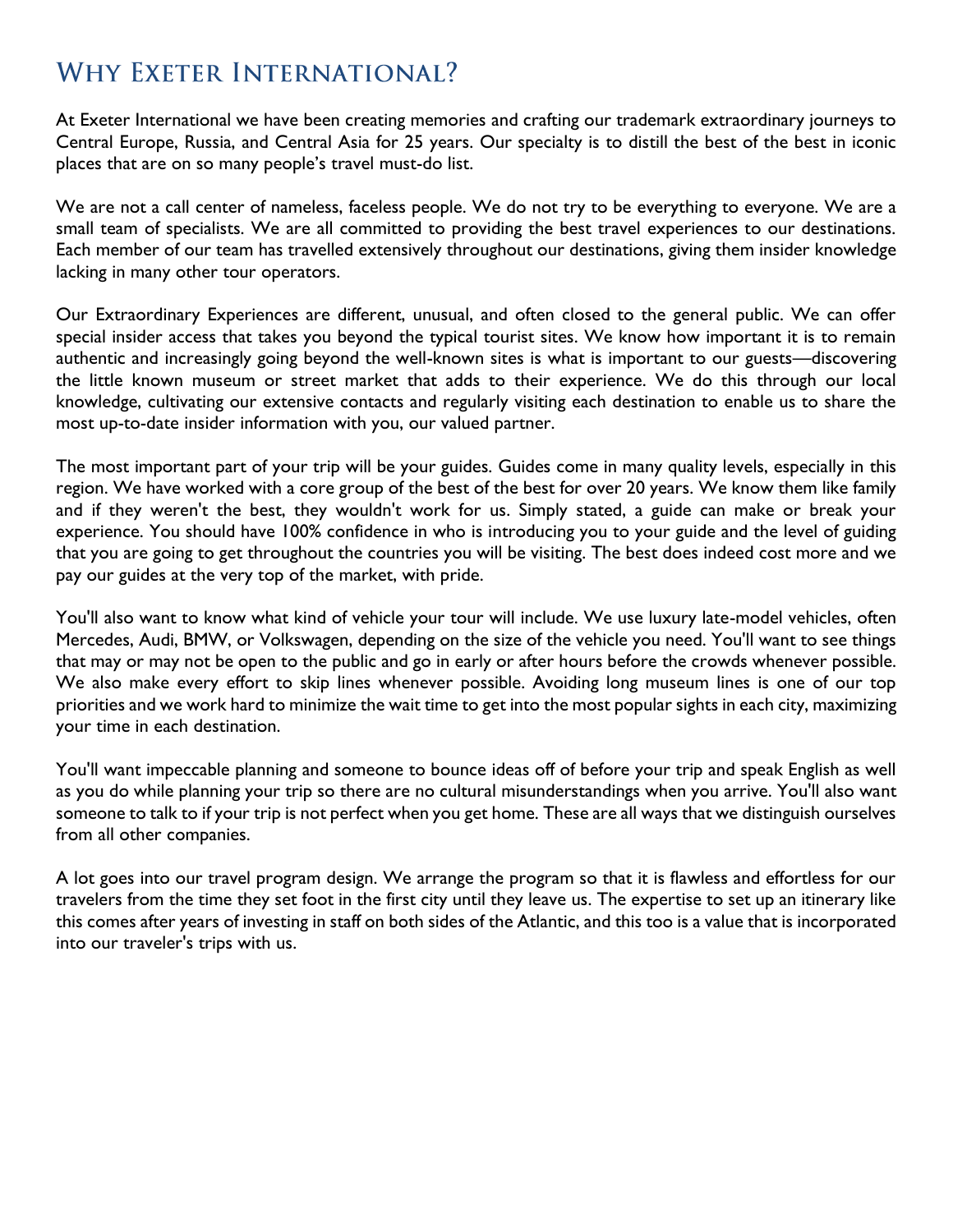

# **GDANSK CITY TOUR + SOLIDARITY**

This morning your guide will meet you just outside your cruise ship for the journey to Gdansk (some ships dock in Gdansk, others dock in Gdynia, about 45 minutes away).

Today you will start with a visit to the European Solidarity Center. The permanent exhibition is dedicated to the Solidarity Movement and the opposition, which led to the overthrow of communism in Central and Eastern Europe. It's like a walking timeline of contemporary history in Gdansk and really all of Europe. It's a fascinating look into this turbulent time leading up to the fall of the Berlin Wall.

Afterward head to Oliwa. This is a complex of Cistercian abbey buildings and the highlight is the cathedral. It's built in the Romanesque and Gothic styles and is best known for its organ, which includes moving angels, stars and the sun. Today there is an organ concert at noon and you can attend.

Continue on to Gdansk where the rest of your touring is on foot. Your guide will take you on Gdansk's Royal Route. Around every corner of Old Town you'll find an important building or historic monument and your guide will show you the most important of them. You can also step inside St. Mary's Church, founded in 1343, and one of the largest churches in Europe and is best known for its extraordinary Gothic sculpture. At the picturesque Motlawa River bank you will see the massive, 15th century Old Crane, which is now a museum containing a wooden elevator and granaries used at the port during its heyday.

**EXETER SERVICES** Vehicle, Driver, & Guide (8 Hours)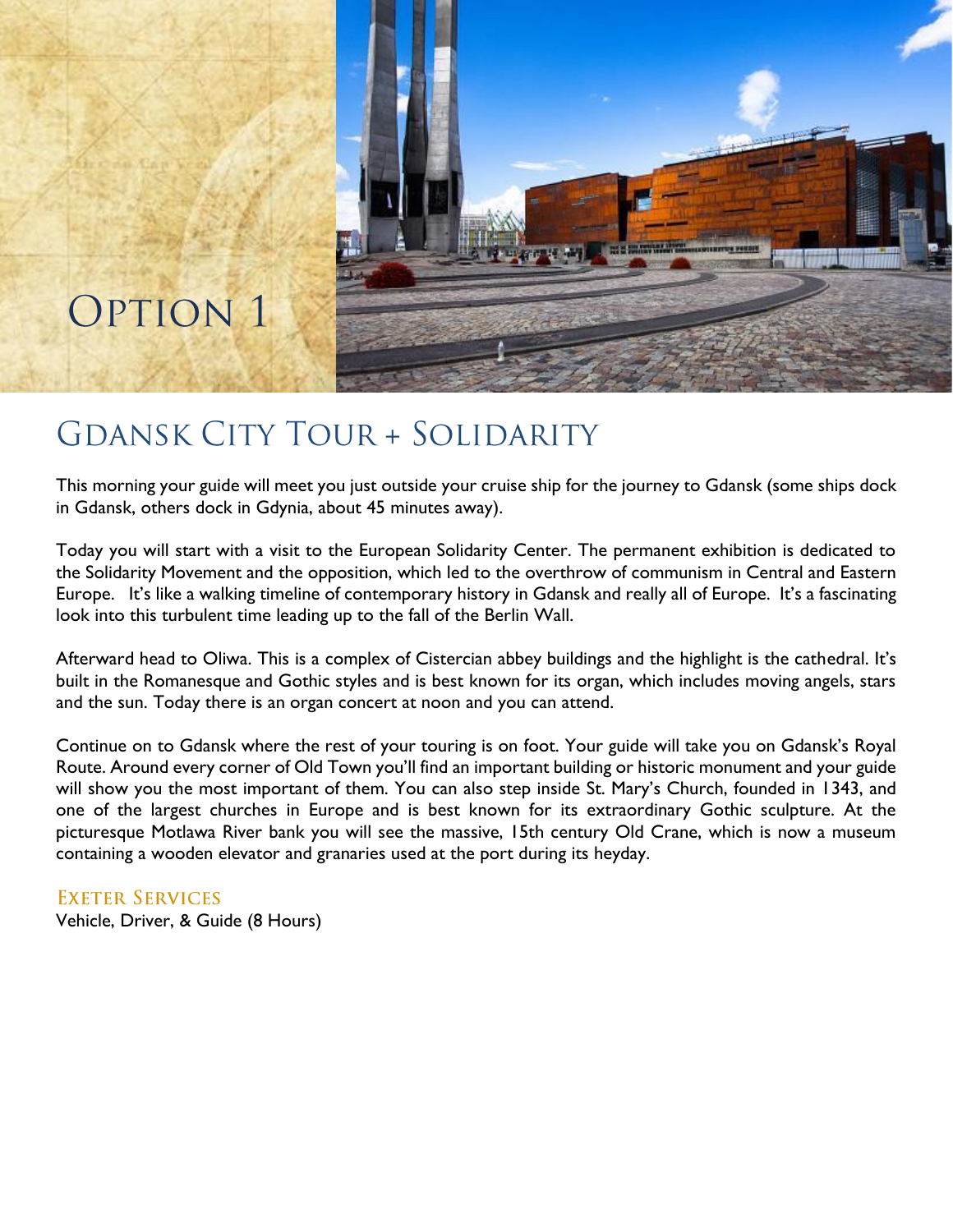

# **OPTION 2**

## **GDANSK AND WWII**

This morning your guide will meet you just outside your cruise ship for the journey to Gdansk (some ships dock in Gdansk, others dock in Gdynia, about 45 minutes away).

Begin with an exploration of Gdansk on foot. Your guide will take you on Gdansk's Royal Route. Around every corner of Old Town you'll find an important building or historic monument and your guide will show you the most important of them. You can also step inside St. Mary's Church, founded in 1343, and one of the largest churches in Europe and is best known for its extraordinary Gothic sculpture. At the picturesque Motlawa River bank you will see the massive, 15th century Old Crane, which is now a museum containing a wooden elevator and granaries used at the port during its heyday.

Afterward head to Oliwa. This is a complex of Cistercian abbey buildings and the highlight is the cathedral. It's built in the Romanesque and Gothic styles and is best known for its organ, which includes moving angels, stars and the sun. Today there is an organ concert at noon and you can attend.

Your day will end at the fantastic WWII Museum and you will leave your guide at this time. September 1, 1939 was the date that WWII began, and it started right here with shots fired over Westerplatte. This massive museum is divided into three areas – past, present and future. You'll have a timed entrance ticket today and the use of an audio guide, if you like. With even a casual interest in WWII, you'll be hard pressed to see everything in two hours here. There are over 2,000 exhibits from the road to war to effects of the war post-1945.

*Note: This excursion cannot take place on a Monday*

**EXETER SERVICES** Vehicle & Driver (8 Hours); Guide (6 Hours)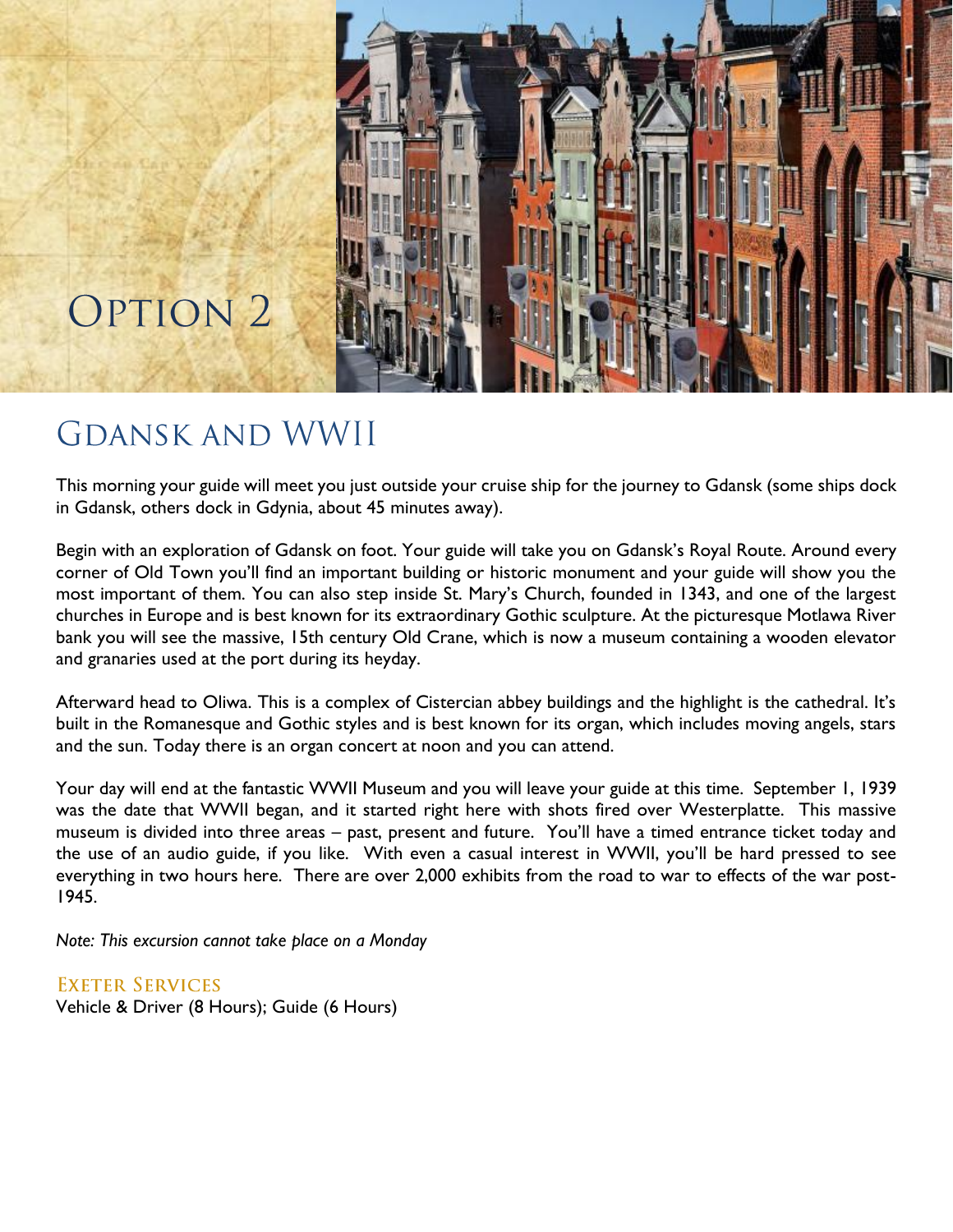

# OPTION 3

## **MALBORK DAY TRIP**

This morning your guide will meet at your ship for your journey outside of Gdansk to Malbork Castle. First begun by the Order of the Teutonic Knights in the late 14th century, Malbork Castle was once the capital of one of the most powerful states on the southern Baltic coast. Malbork Castle is a classic example of a medieval fortress and is the world's largest brick castle and certainly the most impressive in Europe. The Teutonic Knights were an order of German crusaders and their rich history dates to the 12th century.

Your visit today will take you inside the castle walls, where you can visit a variety of rooms that have been restored to their former grandeur. The castle is also home to temporary exhibitions. One of the most striking features of Malbork is its existence. The castle has been under continuous reconstruction for nearly 230 years! The castle was almost completely destroyed by the end of World War II, and its restoration today is a testament to the determination of the Polish people.

As time allows at the end of the day, your guide will give you a walking overview of Gdansk before returning to your cruise ship.

*Note: This excursion cannot take place on a Monday*

**EXETER SERVICES** Vehicle, Driver, & Guide (8 Hours)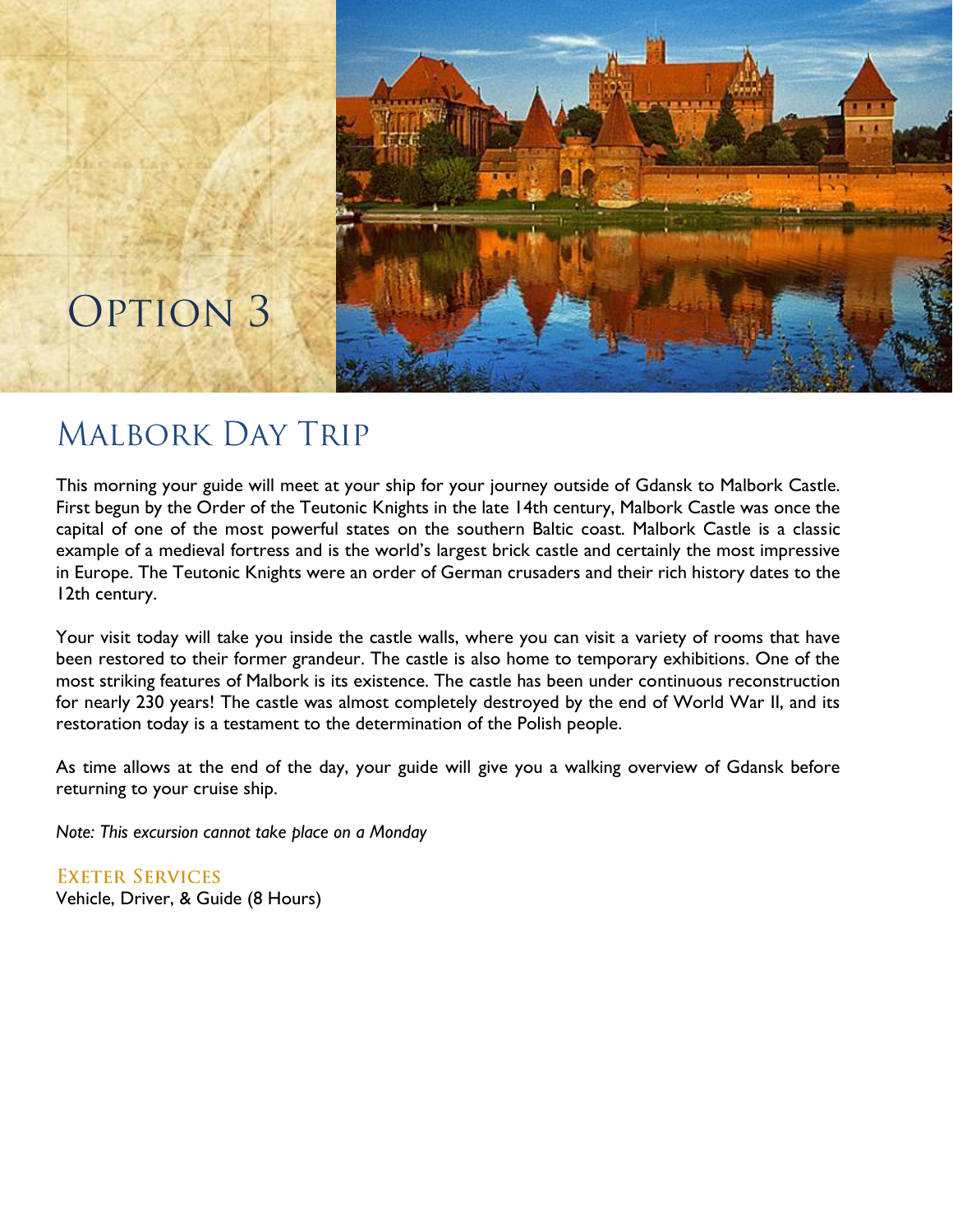

# OPTION 4

# **STUTTHOF DAY TRIP**

This morning your guide will meet you just outside your cruise ship in Gdansk for your one hour journey to Sztutowo for a visit to the remains of Stutthof Concentration Camp. This camp was the first built by the Nazi regime that was outside of Germany and was used mostly for political dissidents rather than Jews and most of the early victims were non-Jewish Poles from Gdansk and Pomorze region.

In 1942, this became a "regular" concentration camp for Polish and Jews also from other regions of occupied countries. In June 1944 it became a part of Nazi "Endloesung" project "the final solution of the Jewish problem". In this way it became a camp of mass-extermination. Within the 5 years of it existence Stutthof grew from a small camp 3500 prisoners (in 1940) to 57 000 prisoners (in 1944). It was a place where 110 000 people were kept from 28 countries and over 30 nationalities. The most of them - 65 000 died. In museum you can watch a documentary film about the camp. Most of the camp was razed to the ground when Nazis fled, but today there is a memorial building and blocks commemorating the original barracks.

As time allows at the end of the day, your guide will give you a walking overview of Gdansk before returning to your cruise ship.

*Note: Some touring today is on foot through mostly pedestrian areas. Please wear appropriate footwear.*

**EXETER SERVICES** Vehicle, Driver, and Guide (8 Hours)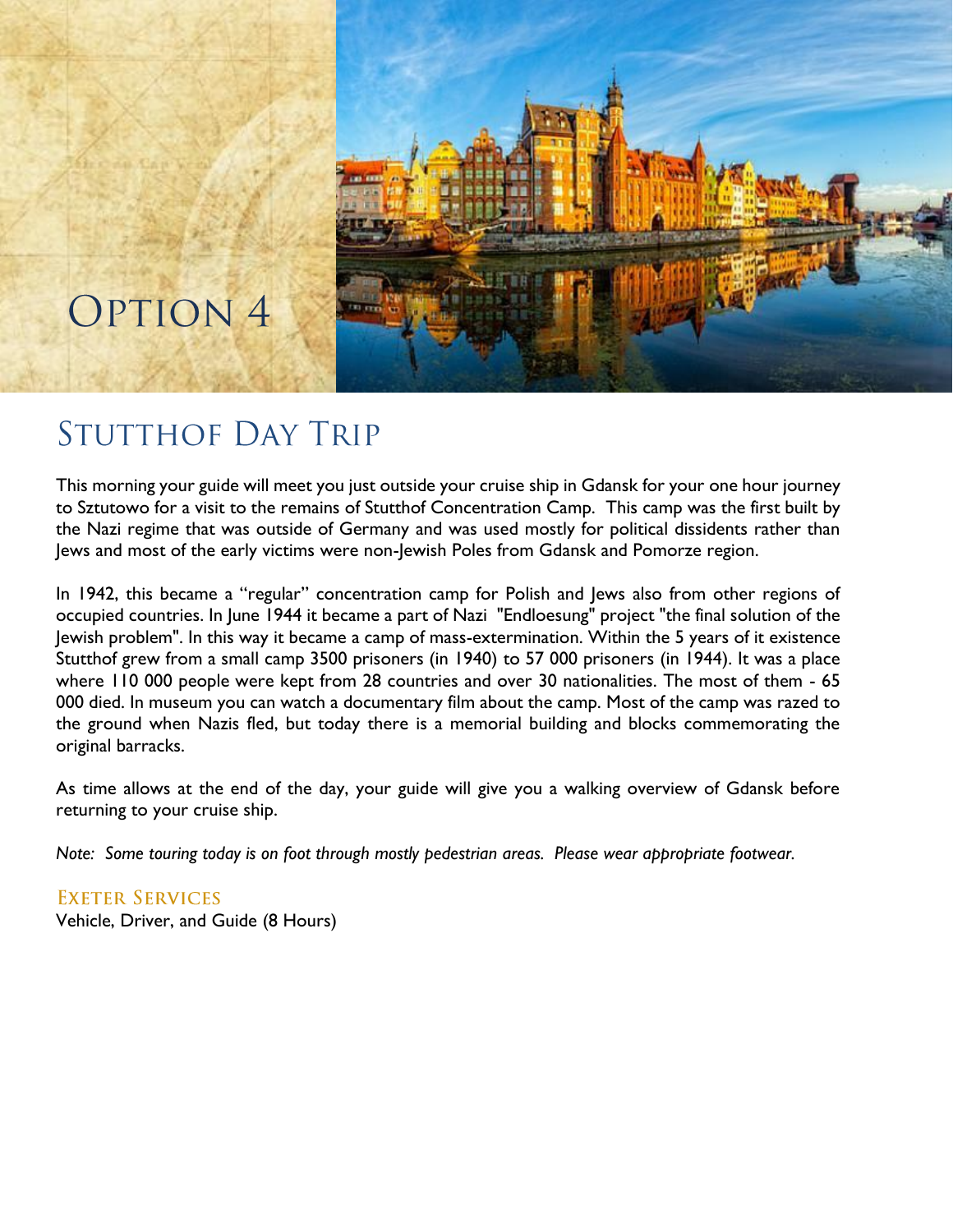

# **WHAT IS INCLUDED**

### Cost of the Program:

### **Prices:**

| Number of<br>Travelers | Per Person Price  |
|------------------------|-------------------|
| 2                      | <b>From \$600</b> |
|                        | <b>From \$350</b> |
|                        | <b>From \$225</b> |
| 8-10                   | <b>From \$200</b> |

- All prices are per person.
- Prices for larger groups available upon request.
- Spanish or Portuguese-speaking guides are possible at a slightly higher rate.
- Prices are subject to change based on customization for each traveler and on port dates.

### **Meals**

No meals included. Your final documents will include our top recommendations. *Your guides will recommend restaurants that fit your exact needs daily.*

## **Services**

Private vehicle, driver and guide at your service as described. A full day is generally eight hours in duration. A half-day is generally three hours in duration. The timing for each day is noted in your program.

Exeter International's local offices are available for your assistance 24 hours per day while you are traveling. Our local staff may also assist you with restaurant reservations and purchasing of additional theater and museum tickets at your request.

#### **Transportation**

In general, drivers have basic English-speaking skills. They are professional drivers, not guides. Timing for each day is noted in your program.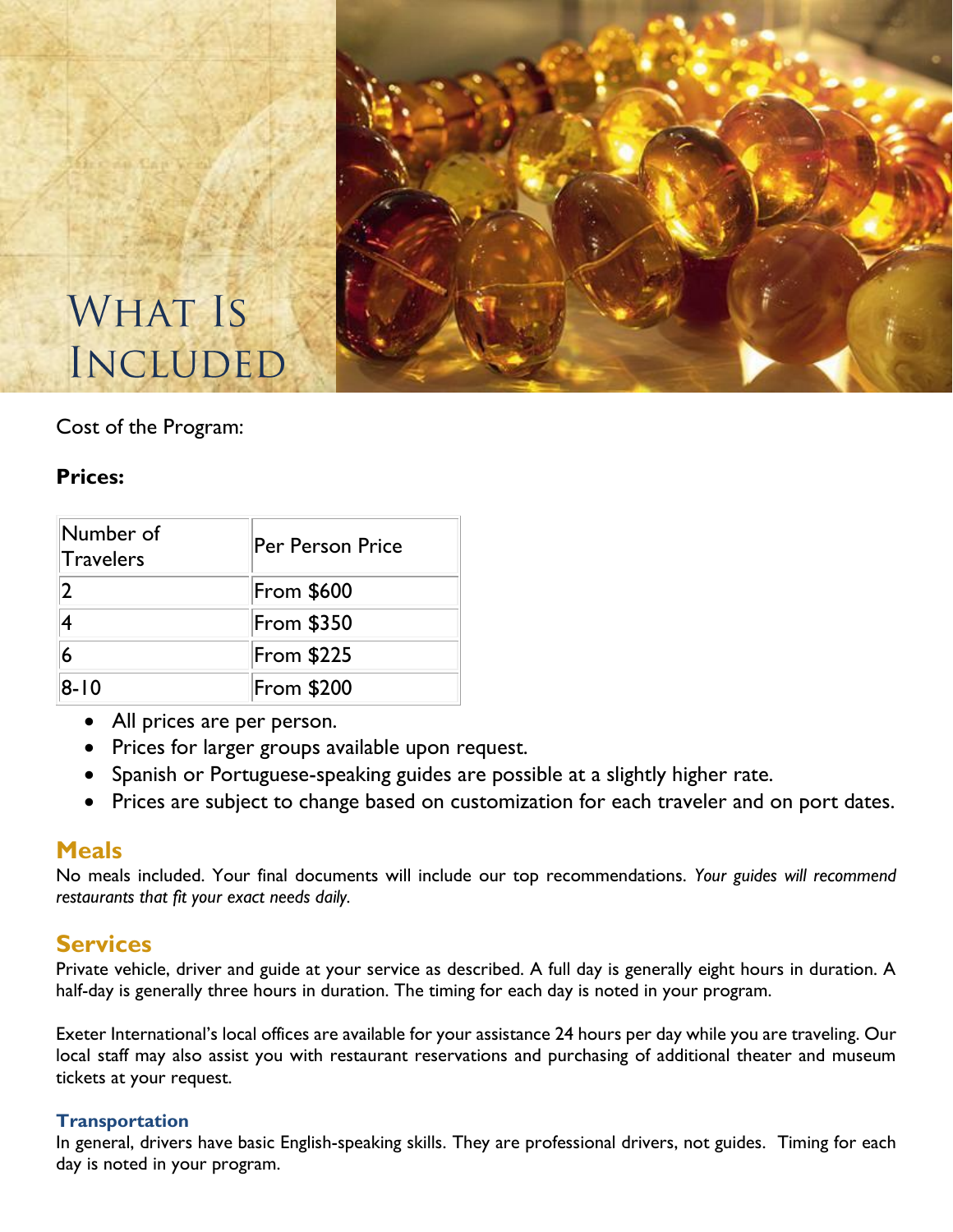#### **Guides**

Hand chosen for their knowledge on local history, art & architecture. Guides are at your disposal as noted in your itinerary.

#### **Tickets**

All entrance tickets as described in the program.

#### **Exeter International Travel Information SIGHTSEEING**

Sightseeing arrangements have been made with your special interests in mind. Your drivers and guides are at your disposal for full or half-day sightseeing programs as indicated in the itinerary. Within those time and mileage guidelines, your driver and guide are at your disposal, so you are free to modify your program as you please. Should you require additional time or mileage, the costs will be quoted on request and may be paid for locally in the local currency or U.S. Dollars.

Every effort has been made to confirm that scheduled sightseeing venues will be open at the time you plan to visit them. However, individual estates, museums, gardens and other points of interest can change their hours of operation at short notice. In the event that a particular attraction is closed on the day or time of your visit, your guide will offer alternative arrangements or rearrange your sightseeing to accommodate these unexpected events.

#### **OPTIONAL EXPENSES**

Charges for extra meals, transport, sightseeing services or other optional additions to your established itinerary are your responsibility and must be paid locally in the local currency.

#### **GRATUITIES**

Gratuities are not included in your tour price. Gratuities are at your own discretion. We recommend \$30 per person, per day for your guide and \$15 per person, per day for your driver. For your airport or station transfer, a gratuity of \$20 is customary, based on service. Dollars, Euros and any local currency are all accepted.

#### **DINING WITH YOUR GUIDE**

On days when dinner and lunch costs have not been included in your itinerary (or in your tour cost), you may, at your discretion, choose to invite your guide to dine with your party. You are under no obligation to do so but, if you do extend such an invitation, the guide is your guest and you will be responsible for the cost of his/her meal.

### **Booking Conditions**

#### **PAYMENTS**

Exeter International must receive a deposit of 25% of the total program cost before reservations for your independent travel program can be initiated. The balance of payment is due 60 days prior to departure. *No reservations are made on your behalf until this deposit has been received.* Availability and pricing is subject to change until this deposit is received. **All deposits are nonrefundable.**

#### **CANCELLATION**

Written cancellations received less than 60 days prior to departure are subject to the following forfeit of tour cost

- 59-14 days prior to departure, 50% of total tour cost
- 14 or less days prior to departure, 100% of tour cost